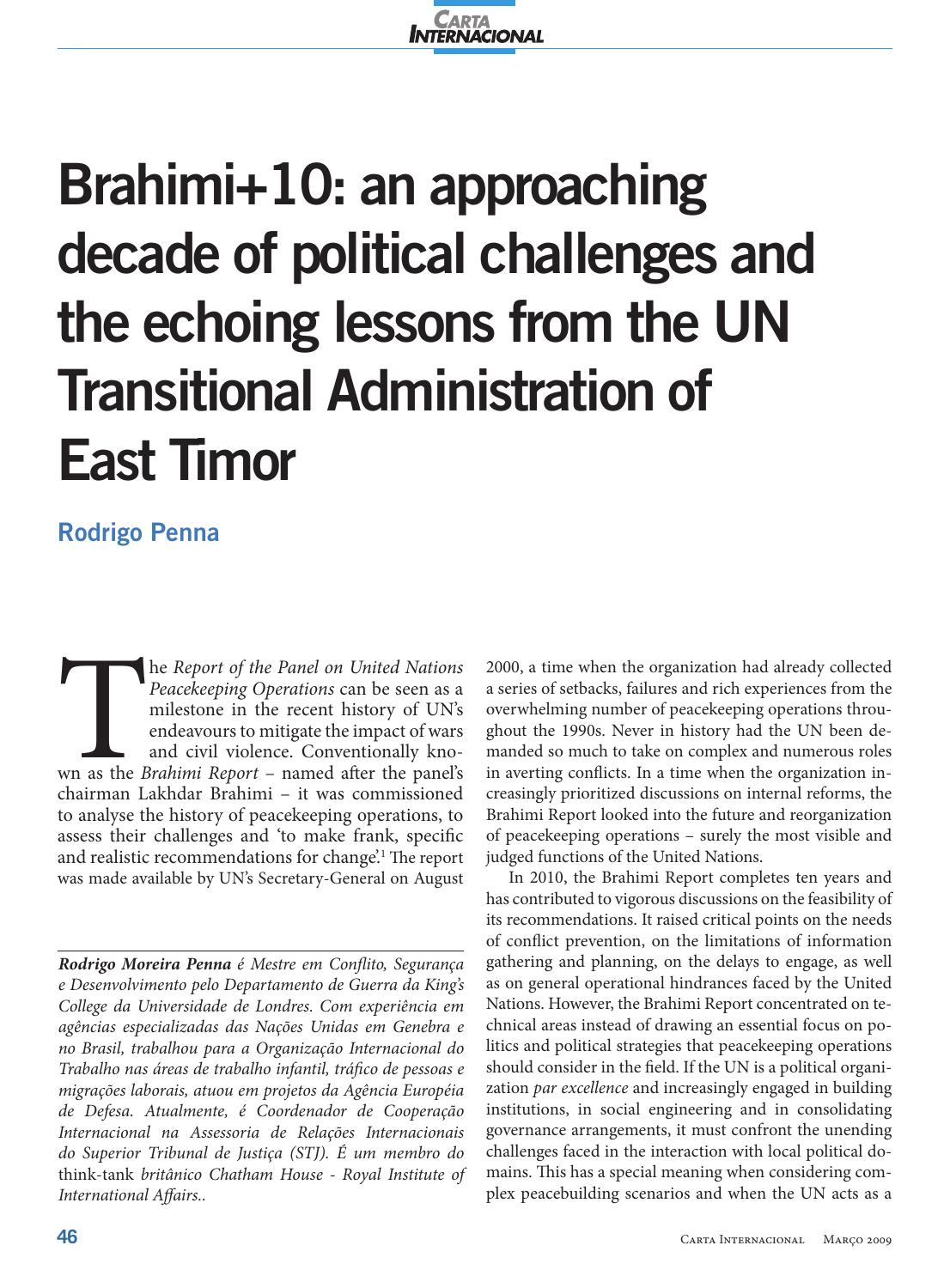transitional authority (such as in Kosovo, Afghanistan and East Timor). This article focuses on such political areas that have been missed out by the Brahimi Report – either unintentionally or on purpose. The objective is to contribute to a more general reflection on the political challenges faced by the UN since the launch of such report almost a decade ago.

For such reflection to take place, the case of the UN intervention in East Timor provides unequivocal lessons of how sensitized the operation should have been concerning local political issues in order to sustain peace and governance. This article covers issues overlooked in East Timor in order to understand the deficiencies of the Brahimi Report and to apply such lessons to the political challenges in contemporary peacebuilding missions. For that, a focus is drawn onto the level of participation granted to local political forces from the start of a UN operation. These lessons are able to fill in a part of the gaps concerning political recommendations in the Brahimi Report. Accordingly, they intend to expand the analysis on the deficiencies of UN complex peacebuilding operations in light of the approaching 10-year birthday of such report.

#### **UN's transitional authority (versus ?) local politics**

When the Brahimi Report was launched in 2000, not only the UN Secretariat wanted to exorcize haunting memories from failed missions, but the report was born into a transforming era of peacebuilding doctrine. One year later, a new paradigm would be expressed into the *Responsibility to Protect* report and later endorsed by the United Nations. It argued that international security should be centred on people and not exclusively on states. State sovereignty would depend on complying with perceived state functions, such as guaranteeing the concept of *human security*. Amartya Sen argues that this would involve the creation of 'political, social, environmental, economic, military and

## **When the UN assumes the role of an interim government, the organization has to deal directly with local political dynamics in order to guarantee the success of peacebuilding goals.**

cultural systems that together give people the building blocks of survival, livelihood, and dignity<sup>2</sup> If a state systematically and chronically defies its responsibilities, the international community (legally through the UN) would have to be held responsible for intervening. The new doctrine breaks with the traditional Westphalian world of 'airtight' sovereignties, and thus, has provided an ethical basis to legitimise full scale interventions in the name of humanitarian protection.

This new *ethos* has been crucial in the last decade of complex peacebuilding interventions, particularly where the UN has acted as an interim government. In these new

types of mandates, comprehensive approaches are undertaken in order to promote the broader concept of *human security*. Therefore, not only military or policing measures are put in place – in tune with traditional peacekeeping – but also measures to foster social, political and economic development.

Additionally, the fact that complex interventions had to deal with local political arenas prompted the UN to be heavily concerned with promoting *governance*. According to Kofi Annan, 'good governance at the local, national, and international levels is perhaps the single most important factor in promoting development and advancing the cause of peace.<sup>3</sup> Governance is a decision-making process that is 'participatory, consensus orientated, accountable, transparent, responsive, effective and efficient, equitable and inclusive, and it follows the rule of law'.4 In light of this, this article maintains that the UN has failed to comply with several basic criteria of governance, especially *participation*, *inclusiveness* and *responsiveness* to local demands and realities. This failure is due to misunderstanding and neglect of the dynamics of local politics – an aspect that should have been assessed more thoroughly by the Brahimi Report.

When the UN assumes the role of an interim government, the organization has to deal directly with local political dynamics in order to guarantee the success of peacebuilding goals. Transitional administrations aim 'to rescue people from the effects of arbitrary or ineffective government and to help them acquire the skills needed for stable enlightened self-rule<sup>25</sup> As Guttieri and Piombo note, interim governments bridge old and new orders of rule and 'occurs in a hinge in history, a central point upon which future national – and at times international – stability depends.<sup>6</sup> Due to the nature of interim governments headed by UN peacebuilding mandates, they offer valuable examples of the tensions created between the arriving international political structure and the political life in place.

> These tensions are central in defining the quality of governance strategies and the prospects for long-term political stability.

> The operation in East Timor by UNTAET7 between 1999 and 2001 has represented so far the apex of UN's functional role, where it had an 'ultimate authori-

ty of a kind that in the contemporary international system is reserved for sovereign states.<sup>8</sup> However, the experience is not isolated in history. It seems to be an evolution of the UN towards increasingly complex operations, particularly where it is demanded to *be* a transitional government – similar to what actual countries have undertaken in mandates from the League of Nations and in trusteeships. Suhrke recalls previous examples in Cambodia and Kosovo, while Mortimer suggests that in the future 'the demand for international intervention and administration is potentially very large'.<sup>9</sup> Therefore, if this tendency grows, the Timorese example can enlighten some of the *do's* and *don'ts* on how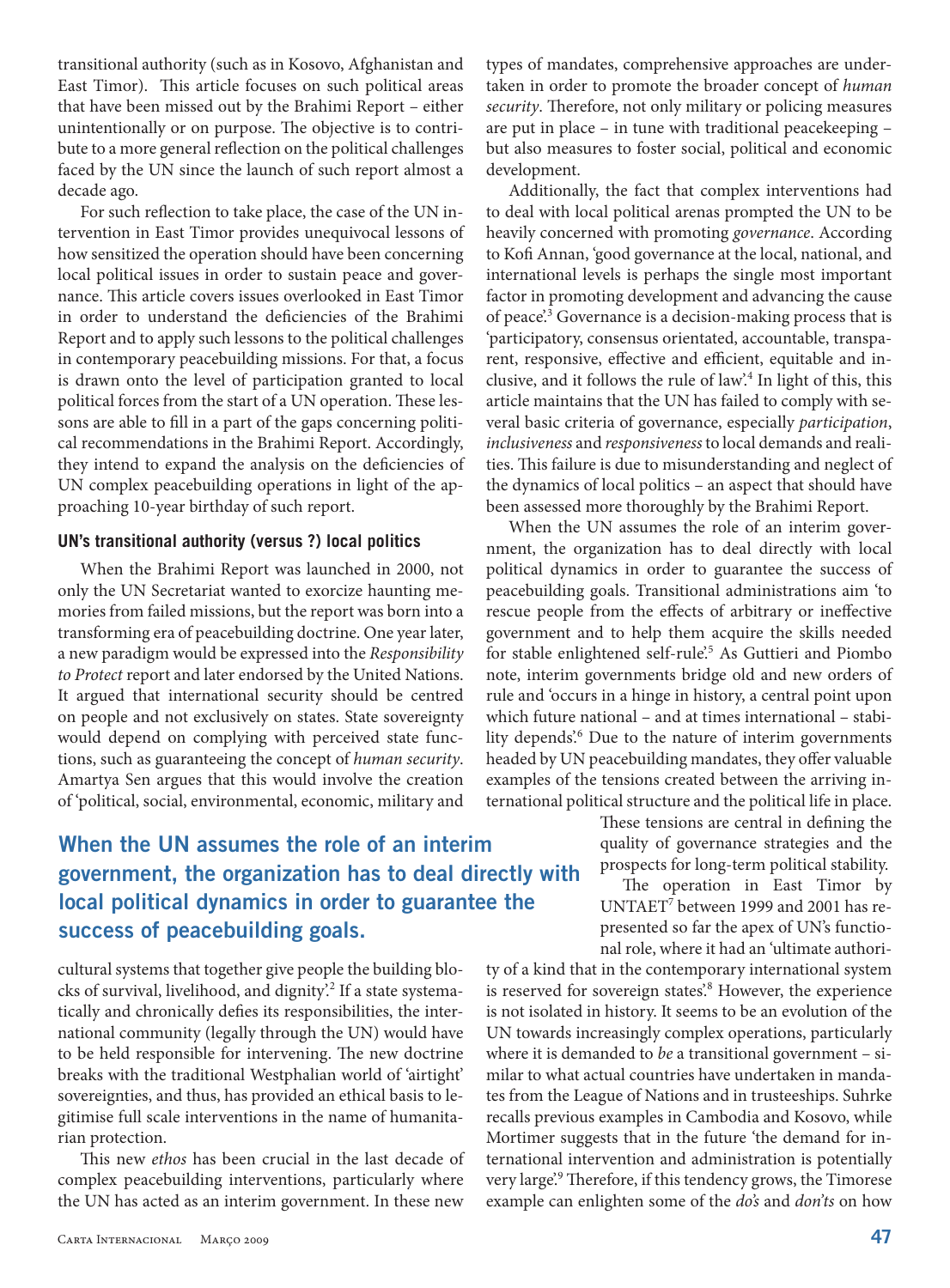the UN should act more effectively in local political arenas.

#### **Hybrid administrations: respect to local political life**

When Security Council Resolution 1272 authorised UNTAET as the new peacebuilding operation in East Timor, it prescribed full authority to the transitional administrator to hold executive, legislative and security powers. The designated SRSG (Special Representative of the Secretary General) was Sergio Vieira de Mello. His mission aimed to bridge the long colonial past of the territory to a future of complete independence – an autonomy expres-

**As long as absolute powers were concentrated around one person immune from prosecution according to international law, UN's transitional administration of East Timor was alike benevolent despotism, as Sergio Vieira de Mello himself recognized later.**

sed in both developmental and political dimensions.

However, as long as absolute powers were concentrated around one person immune from prosecution according to international law, UN's transitional administration in East Timor was more alike *benevolent despotism* – as De Mello himself recognized later.<sup>10</sup> Jarat Chopra critically called UNTAET the 'UN's Kingdom of East Timor', while others compared De Mello's powers as 'those of a Roman provincial governor'.<sup>11</sup> The concentration of absolute powers added to deficient planning of the transitional administration in East Timor, to a misunderstanding of the local political environment, and to a lack of clear guidelines on political interactions between international and domestic authorities.

Too much attention was given to build a civil service in the weberian perspective – that is, apolitical, neutral, bureaucratic and embodying rational-legal authority. This was probably justifiable due to the emergency to foster development in East Timor and to counter pressing humanitarian issues. On this, the UN had already proven to perform effectively in some operations in the past. However, the process of institutionalization cannot precede politics. In the case of East Timor, the fact it had never had an indigenous *state* does not mean it was an empty political shell, or *terra nullis* as called by Suhrke. In line with Chopra and Hohe,

There is never a vacuum of power on the ground. Even when there is the complete absence of an identifiable state government or any semblance of government institutions (…) traditional structure evolve, social organization is redefined, and people continue to survive, filling the space.<sup>12</sup>

The reluctance to recognize Timorese political forces and to involve them from the start had negative impacts on the legitimacy and effectiveness of UNTAET. It also proved troublesome for the stability of East Timor.

Since the first movements for independence consolidated in 1975, the territory has counted with growing nationalist forces and political organizations that channelled the approach of national unity. Although there were different factions and views in such movement, the leader Xanana Gusmao skilfully managed to arrange them under a single political umbrella favouring independence – that is, the CNRT or the National Council of Timorese Resistance. As Goldstone argues, the CNRT therefore proved to be the 'obvious choice' in the search for an interlocutor in the early days of the mission.13 The UN Department of Political

Affairs (DPA) had already used the CNRT as the prevalent Timorese voice in negotiations much before the deployment of the transitional administration. Nonetheless, why did the UNTAET decided to see Xanana Gusmao and the CNRT as distant consultants and not as early constructive players in government decisions?

There is no doubt that the UN principle of *neutrality* is fundamental to understand such attitude. As Suhrke notes, this is the 'dominant institutional culture in the DPKO'14, namely the Department of Peacekeeping Operations held responsible for the mission. The dilemma lied on the fact that 'the CNRT was not a sovereign entity, [being] relegated to the conceptual category of a faction.<sup>15</sup> As elections were the later objective anyway, representative political forces could arguably be legitimised democratically after the UN mission constructed proper institutions and frameworks. However, although the principle of neutrality and the respect for elections must be privileged always, they cannot override local political authorities and structures in place. In East Timor, the early vision of the transitional administration seemed to be: as I cannot work with *everybody* or *anybody*, I prefer to work with *nobody*.

As Chopra notes, 'while De Mello has tried to avoid *politicizing the environment*, a transitional administration cannot afford to be above politics.<sup>16</sup> In this case, the CNRT was not a party or mere faction, but a 'distinctive creature, requiring a different approach'.<sup>17</sup> The CNRT 'overwhelmingly represented pro-independence political perspectives.<sup>18</sup> Therefore, the recognition of the CNRT as a player was possible and desirable without colliding against DPKO's standards and institutional culture. Neutrality is definitely a principle, but should not be a dogma. This is especially relevant when prevailing and legitimate political actors are recognized to channel some of the identities and anxieties of the local population. A transitional administration, aiming to affirm its own authority and effectiveness, should not put this aside.

In practical terms, the failure to promote political inclusiveness from the beginning has a negative impact onto: (a) the legitimacy of the international administration; (b) the coherence between institutional models and future political arrangements; and (c) the *ex-post* governance, po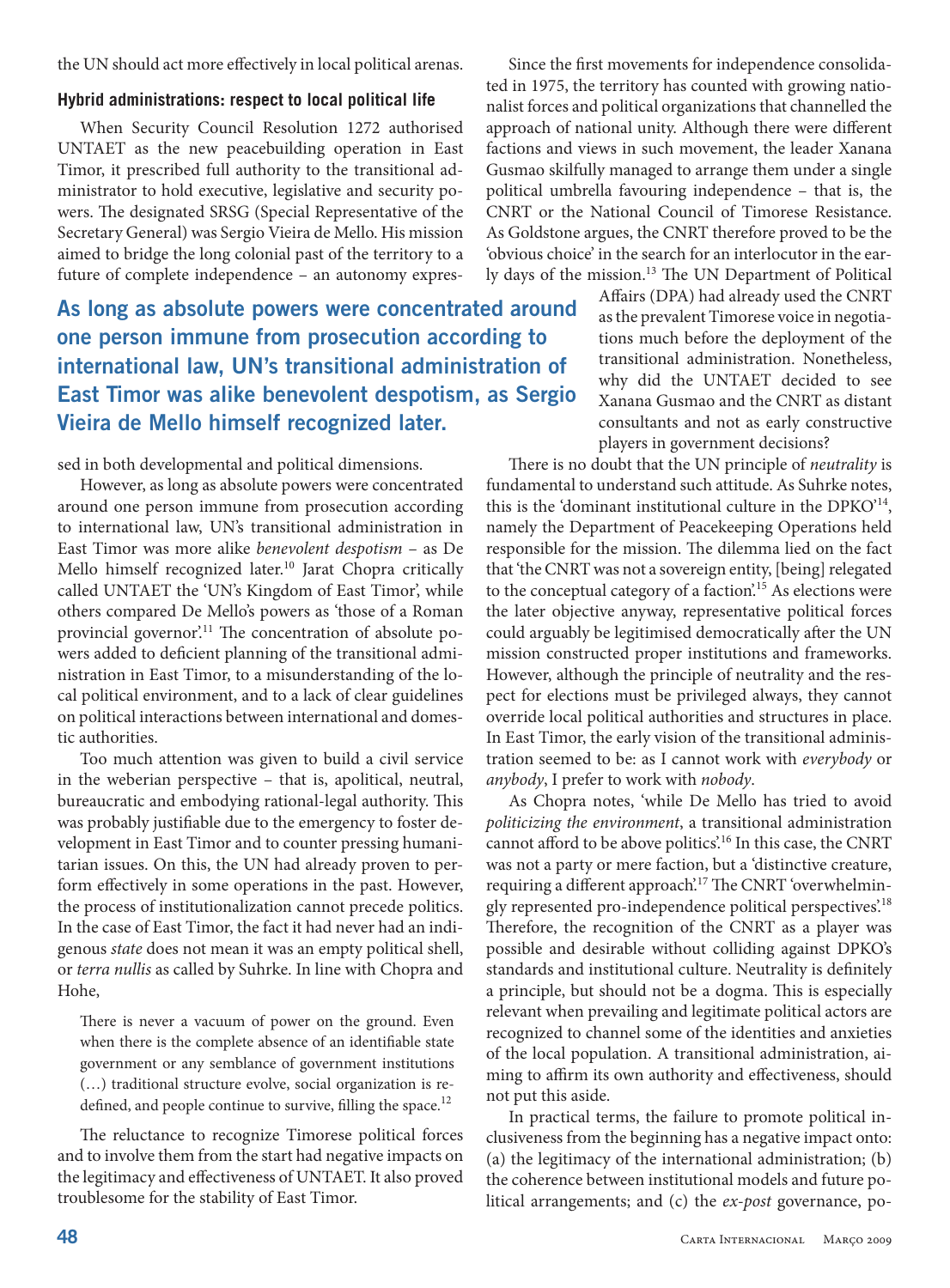litical stability and development. Therefore, participation is not only a matter of abiding to liberal principles. It is primarily a pragmatic approach to overcome major challenges faced by complex peacebuilding operations.

Concerning legitimacy, it is undeniable that the United Nations enjoys a popular perception as an organization working for the "greater good" and one that is legally supported by international standards. At least in East Timor, that was the mood at the reception of UNTAET, as it 'enjoyed a degree of legitimacy, chiefly as the agency of East Timor's coming to independence.<sup>19</sup> However, as argued before, East Timor had never been an empty political shell. Traditional authorities ruled villages, while pro-independent leaders (mainly in the CNRT) seemed to condense broader nationalist forces. Therefore, a fault line was present between *de jure* legitimacy of the transitional administrator and *de facto* legitimacy gravitating around indigenous political voices.20 Furthermore, the UNTAET did not manage 'to enjoy the legitimacy that was expected to accrue to the elected indigenous government that it was mandated to create.<sup>21</sup> Therefore, in line with Goldstone's arguments, it 'exemplified a tension inherent in UNTAET's mandate, between the extraordinary powers theoretically available to it and the limited powers that it was able to exercise in practice.<sup>22</sup>

As seen in the case of East Timor, the UN transitional administration had a peak of legitimacy at its beginning and then gradually fell. The "benevolent" absolute powers of the De Mello soon began to echo imperial or neo-colonialist impressions. As Guttieri and Piombo put it, 'the responsibility to protect introduces a new paternalism that overrides the notion of indigenous rights to rule.<sup>23</sup> From

**The reluctance to recognize Timorese political forces and to involve them from the start had negative impacts on the legitimacy and effectiveness of UNTAET. The fact that East Timor had never had an indigenous state does not mean it was an empty political shell.**

that point, the UNTAET started to be more inclusive only after strong international and local pressures. Albeit such flexibilization, the transitional administration was far from letting Timorese to have an active participation in civil service and in political decision-making until elections were held.

The pragmatic importance of maintaining a more constant level of legitimacy lies on the fact that transitional administrations must buy *time*. Time is essential not only to build stable institutions and local skills, but also to accommodate political elites, to lever local support, to buffer dilapidating criticisms, and to prepare the population for democratic elections. Including political elites from the

transitional administration with essential insights into the local culture, popular anxieties and into several peculiarities of the country. Inclusiveness is not only a strategy to discourage criticisms that taint the legitimacy of peacebuilding operations; rather, it is an effective in-job-training of governance. It allows mutual adaptation: first, the adjustment of the international structure into local demands and realities; and, in exchange, the adjustment of political elites into the institutional frameworks set by accepted international standards and procedures. Richard Caplan argues that 'early devolution of responsibility allows the local population to learn from their experiences under the watchful eye of international specialists who may not be able to remain very long in a territory.<sup>24</sup> It is normal for transitional governments to be reluctant to involve local political authorities into the early stages of intervention – particularly when they had been the belligerent parties beforehand. Nonetheless, although involving political elites into early decision-making does not guarantee success, not involving them is a certain path to failure.

start make them feel part of the process and it benefits the

In the case of elections, if they do represent a pivotal point when political participation and sovereignty is finally returned to the local population, then its importance impels a greater level of preparation. The thorough research conducted by Andrea Molnar reveals that one month prior to elections 'many people were still confused as to what elections [were] about.<sup>25</sup> Furthermore, 'not a single person polled cited elections as an important aspect of democracy'.26 These facts verify that the Timorese population was not yet prepared to liberal and democratic institutions only 20 months after the beginning of UNTAET.

> There is no doubt that elections should have been postponed and that 'elections cannot be held too early in the process to allow new political forces to coalesce into coherent parties capable of running election campaigns'.<sup>27</sup> In fact, however, elections would not have managed to be postponed since UNTAET could not withstand anymore those political pressures demanding devolution of power. Arguably,

if it had been inclusive enough from the start, UNTAET could enjoy a longer legitimacy lifespan and effectiveness.

In the attempt to prepare a country for independence or for a stable post-conflict reality, the UN is compelled to review its attitudes on what level of interaction it should have with local political players. As Dahrendorf recalls in the case of East Timor, UNTAET faced the existential dilemma of either being a political player or a political arbiter.<sup>28</sup> However, instead of adopting one or the other alternative, a *via media* could be envisaged. A dual or *hybrid* transitional government between international and local political elites should be pursued. If coexistence in executive and legislative spheres proves to be impossible, then the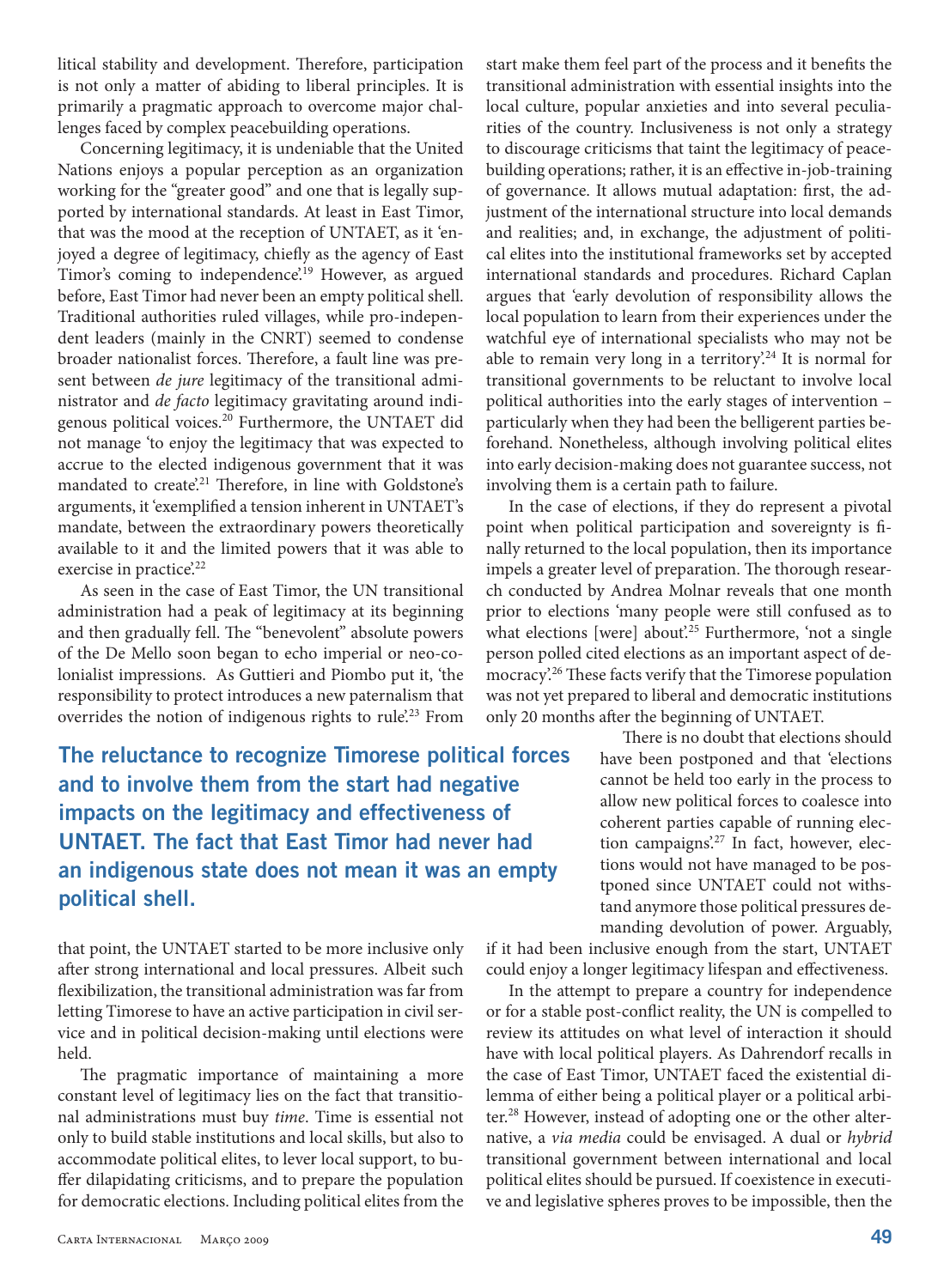separation of legal and political authority could be another arrangement – as conceptualized by the UN/DPA. $^{29}$ 

As transitional administrations have been the most complex and fragile operations conducted by the UN and international coalitions in the last decade, not only operational and technical hindrances should be analysed. Ten years after the Brahimi Report, good governance will be achieved only after more thorough assessments and frank recommendations decide to outspoken the political engineering among international administrations, national players and traditional authorities at local levels.

### **End notes**

 $<sup>1</sup>$  United Nations (2000), p. 1</sup> Sen and Ogata (2003), p. 4 Id., p. 11 United Nations (2006), p. 3 Mortimer (2004), p. 13 Guttieri and Piombo (2007), p. 3 UNTAET – United Nations Transitional Administration in East Timor Suhrke (2001), p. 2. Mortimer, op. cit., p. 12 10 De Mello in Chopra (2000), p. 35 Fairlie (2002), p. 1068 <sup>12</sup> Chopra and Hohe (2004), p. 298 Goldstone (2004), p. 89 Suhrke (2001), p. 8 <sup>15</sup> Ibidem. 16 Chopra (2000), p.33 <sup>17</sup> Suhrke, op.cit., loc.cit. <sup>18</sup> Chopra, op.cit., loc.cit. Dahrendorf (2003), p. 276 Suhrke (2001), p.3 Dahrendorf, op.cit., loc.cit. Goldstone (2004), p. 90 23 Guttieri and Piombo (2007), p. 19 24 Richard Caplan in Baskin (2004), p. 124 Andrea Molnar in King (2003), p. 749 King, op. cit, p. 750 Guttieri and Piombo (2007), p. 22 Dahrendorf (2004), p. 280 Suhrke (2001), p. 9

## **References**

- Baskin, Mark (2004), "Between Exit and Engagement", *Global Governance*, Vol. 10, 7 (Boulder: Lynne Rienner Publishers), pp. 119-137.
- Bellamy, Alex J. and Williams, Paul (2004), "Conclusion: What Future for Peace Operations? Brahimi and Beyond", *International Peacekeeping,* 11, 1 (London: Routledge), pp. 183-212.
- Berdal, Mats and Caplan, Richard (2004), "The Politics of International Administration", *Global Governance*,

Vol.10, 1 (Boulder: Lynne Rienner Publishers), pp. 1 – 5.

- Berdal, Mats and Economides, Spyros, eds. (2007), *United Nations Interventionism: 1991 – 2004* (New York: Cambridge University Press).
- Chesterman, Michael et al., eds. (2005), *Making States Work: State Failure and the Crisis of Governance* (Tokyo: United Nations University Press).

Chopra, Jarat (2000), "The UN's Kingdom of East Timor", *Survival*, vol. 42, 3, Autumn 2000 (London: International Institute for Strategic Studies), pp. 27-39.

- Chopra, Jarat and Hohe, Tanja (2004), "Participatory Intervention", *Global Governance*, Vol.10, 1 (Boulder: Lynne Rienner Publishers), pp. 289-305.
- Cotton, James (2007), "Timor-Leste and the discourse of state failure", *Australian Journal of International Affairs*, 61, 4 (London: Routledge), pp. 455-470.
- Dahrendorf, Nicola, ed. (2003), *A Review of Peace Operations: a Case for Change* (London: Conflict, Security and Development Group, International Policy Institute - King's College London).
- Fairlie, Megan A. (2003), "Affirming Brahimi: East Timor Makes the Case for a Model Criminal Code", *American University International Law Review*, 5 (Washington: American University, Washington College of Law), pp. 1059-1102.
- Goldstone, Anthony (2004), "UNTAET with Hindsight: the Peculiarities of Politics in an Incomplete State", *Global Governance*, Vol.10, 1 (Boulder: Lynne Rienner Publishers), pp. 83-98.
- Guttieri, Karen and Piombo, Jessica, eds. (2007), *Interim Governments: Institutional Bridges to Peace and Democracy* (Washington: Endowment of the United Nations Institute of Peace).
- Hohe, Tanja (2002), "The Clash of Paradigms: International Administration and Local Political Legitimacy in East Timor", *Contemporary Southeast Asia*, Vol. 24, 3 (Singapore: Institute of Southeast Asian Studies), pp. 569-589.

King, Dwight Y. (2003), "East Timor's Founding Elections and Emerging Party System", *Asian Survey*, Vol. 43, 5 (Berkeley: University of California Press), pp. 745-757.

Kingsbury, Daniel and Leach, Michael, eds. (2007), *East Timor: Beyond Independence* (Victoria: Monash Asia Institute).

Langford, Tonya (1999), "Things fall apart: state failure and politics of intervention", *International Studies Preview*, Vol.1, 1 (Tucson: International Studies Association), pp. 59-79.

Millet, Fabien Curto and Rathinasabapathy, Radhika